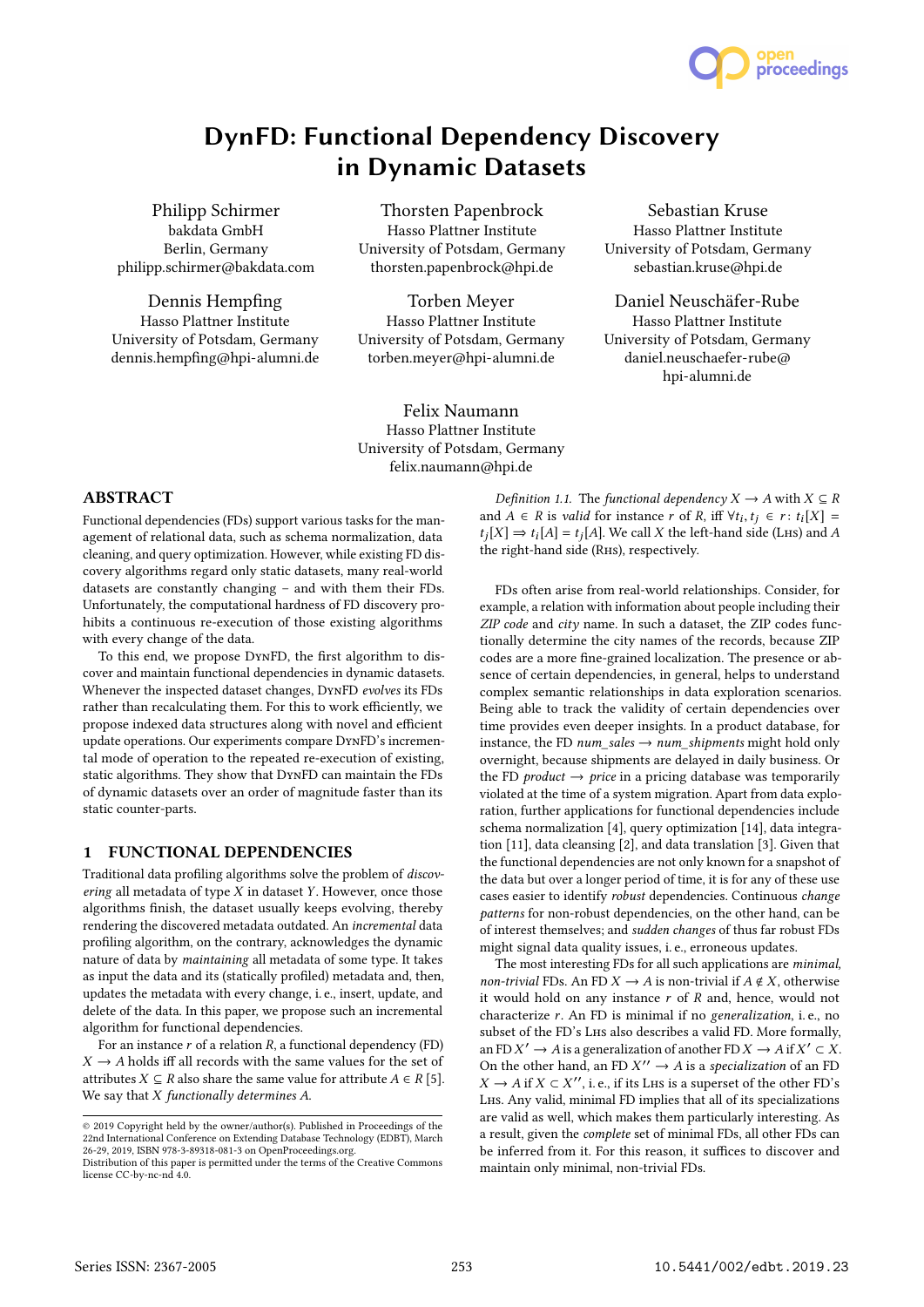Despite the restriction to minimal FDs, the discovery of all such dependencies is still expensive: Liu et al. have shown that, when using nested loops for the dependency validations, the complexity of the discovery is in  $O\left(n^2\left(\frac{m}{2}\right)^22^m\right)$  for relations with m attributes and n records [10]. More sophisticated, index-based<br>algorithms, such as [8] or [13], avoid the quadratic complexity algorithms, such as [8] or [13], avoid the quadratic complexity of the candidate validations  $(n^2)$ , but the algorithms' complexity<br>w r t, the number of attributes stavs exponential  $(2^m)$ . This is w. r. t. the number of attributes stays exponential  $(2^m)$ . This is inevitable due to the potentially exponential number of discovered FDs. The discovery problem becomes even harder when taking data changes into account. As mentioned above, all stateof-the-art FD discovery algorithms operate only on static datasets and one needs to re-execute them after every change of the data to maintain the FDs on dynamic datasets. Unfortunately, this is computationally far too expensive in practical situations: It is not unusual for those algorithms to take minutes or even hours to complete.

However, the following two observations suggest that this problem can be solved with a novel, incremental algorithm: First, most changes affect only a small subset of records and only these small deltas need to be investigated for causing metadata changes – the majority of records still support the same FDs as before. Second, most changes in the FDs are minor, meaning that a close specialization or generalization of a former minimal FD becomes a new minimal FD.

On the face of this opportunity, we propose DynFD, the first algorithm that maintains the complete and exact set of minimal, non-trivial FDs on dynamic data. The algorithm monitors data changes, i. e., inserts, updates, and deletes, and calculates their effect on the metadata. The changes are grouped into batches of configurable size so that a user can specify timeliness of the metadata (at the cost of performance). So rather than frequently re-computing all FDs, DynFD continuously deduces FD changes from the previous set of FDs and the batch of change operations. In detail, our contributions are the following:

(1) FD maintenance algorithm. We present DynFD, an algorithm that incorporates data changes, i. e., inserts, updates, and deletes, as batches into sets of minimal functional dependencies. While updates are simply handled as a combination of insert and delete, the algorithm offers specialized handling strategies for inserts and deletes (Section 2).

(2) FD maintenance data structures. To update the dependencies efficiently, our DynFD algorithm needs to maintain several data structures, such as position list indexes, dictionary-encoded records, and FD prefix trees, over time. We explain these data structures and how they need to change w. r. t. newly inserted or deleted tuples. We also propose a novel cover inversion algorithm to deduce an FD negative cover from an FD positive cover (Section 3).

(3) FD maintenance pruning rules and techniques. We devise novel pruning rules and techniques for insert and delete operations that allow DynFD to optimize or even skip certain validations. For validations that cannot be skipped, we propose efficient validation methods that exploit the incremental nature of the data changes (Section 4 and Section 5).

(4) Evaluation. We provide an exhaustive evaluation of DynFD w. r. t. scalability and speed-up. We investigate the effectiveness of our pruning and maintenance strategies and compare DynFD to HyFD, the state-of-the-art FD discovery algorithm for static data (Section 6).

Table 1: An example relation with four initial tuples. A batch of changes inserts and deletes tuples, as indicated by the "–" and "+" signs, respectively.

| ID            | firstname | lastname | zip   | city          |
|---------------|-----------|----------|-------|---------------|
|               |           |          |       |               |
| 1             | Max       | Jones    | 14482 | Potsdam       |
| $\mathcal{L}$ | Max       | Miller   | 14482 | Potsdam       |
| $-3$          | Max       | Jones    | 10115 | <b>Berlin</b> |
| 4             | Anna      | Scott    | 13591 | Berlin        |
| $+5$          | Marie     | Scott    | 14467 | Potsdam       |
| $+6$          | Marie     | Gray     | 14469 | Potsdam       |

## 2 OVERVIEW OF DYNFD

Before we discuss implementation details, we give an overview of our proposed algorithm DynFD. This algorithm operates on a single relation, such as the one exemplified in Table 1, which may or may not contain an initial set of tuples (here: tuples 1–4). The relation is then subject to a series of batches of changes. Each batch inserts and/or deletes tuples from the relation. For instance, Table 1 shows a batch that removes tuple 3 and inserts tuples 5 and 6. Note that tuple updates can be expressed by a delete and an insert operation. Also, note that the size of the batches is at the discretion of users and their use cases and allows for a trade-off between granularity and performance of the FD maintenance process.

As explained in Section 1, each batch can change the set of minimal FDs in a relation. For instance, while the FD  $z \rightarrow c$ continues to be a minimal FD in Table 1 before and after the batch has been applied,  $f \rightarrow c$  becomes a new minimal FD and  $fc \rightarrow z$  ceases to be a (minimal) FD.

To discover these changes, DynFD comprises three principal components as can be seen in Figure 1: (i) the data structures, which are position list indexes and dictionary-encoded records, concisely model all relevant features of the relation to determine the currently valid FDs; (ii) the *positive cover* indexes all minimal FDs and allows to reason on the effect of insert operations; and (iii) the negative cover with all maximal non-FDs allows to process delete operations analogously. If the profiled relation contains initial tuples, we employ the static algorithm HyFD [13] to bootstrap the data structures and the positive cover. The negative cover can then be derived from the positive cover via a cover inversion as we describe in Section 3.2.

Having initialized all necessary data structures, DynFD begins to monitor changes of the profiled relation. These changes arrive as a stream that is first transformed and then processed in batches, i. e., non-overlapping groups of insert, update, and delete operations. The batches can be, e. g., equally sized groups of change operations or, alternatively, all operations from within a tumbling time window. Each batch is processed according to the following observation: According to Definition 1.1, insert operations can introduce violations to existing FDs, but never remove them. As a result, those FDs become invalid. We can efficiently retrace these changes by operating on the positive cover, i. e., on the existing minimal FDs. Delete operations constitute the opposite case: Exiting violations may be removed, thereby introducing new FDs – or in other words, existing non-FDs may become valid. Here, the negative cover is more appropriate to efficiently reason on delete operations. For this reason, we handle insert and delete operations separately, yet with the same basic principles.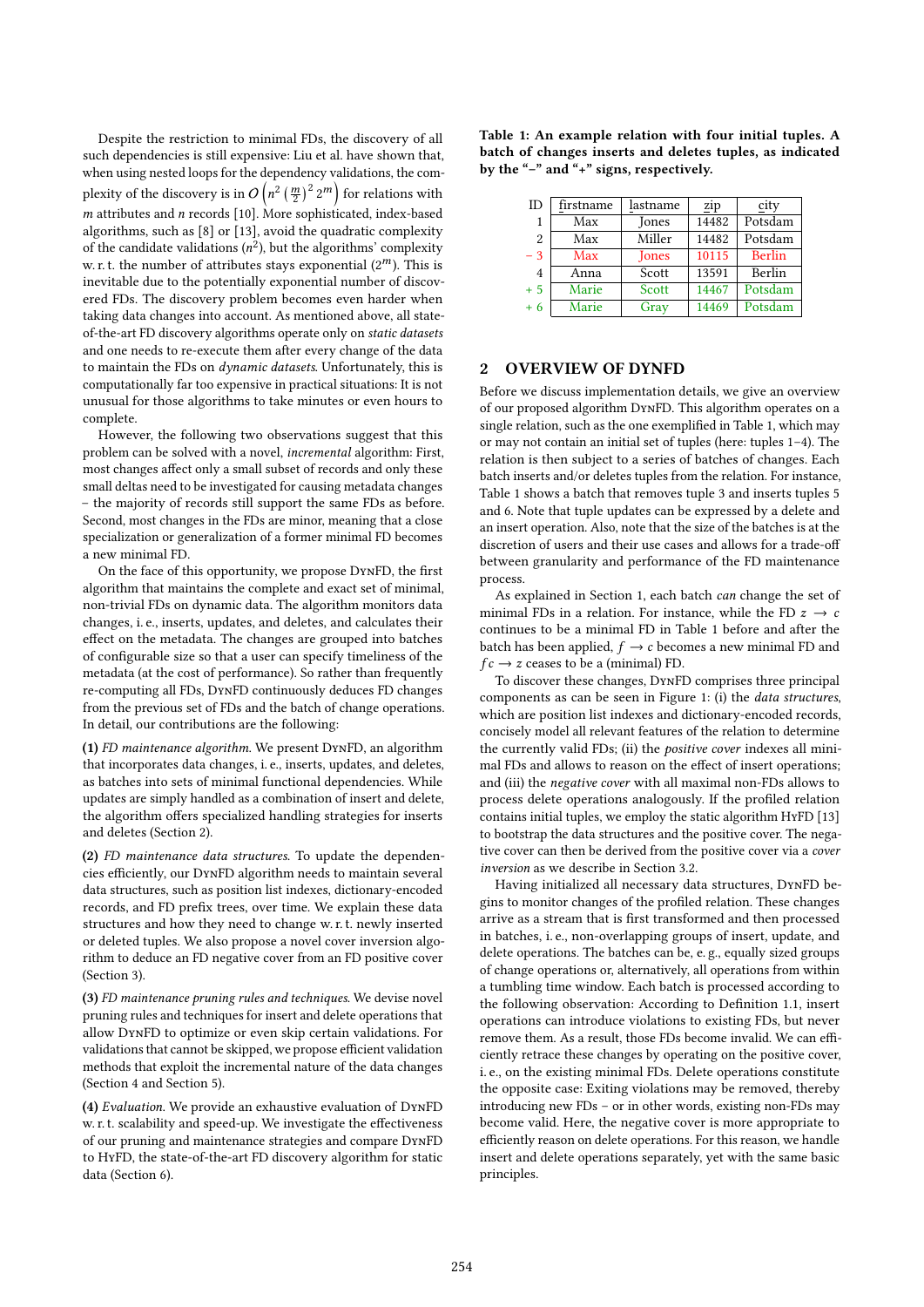Figure 1: Processing one batch of insert and delete operations with DynFD.



Figure 1 depicts the processing pipeline in more detail. In Step (1) of this process, DynFD efficiently updates its data structures according to the changes in the batch (see Section 3.1). In doing so, DynFD does not need to perform potentially expensive read operations on the database. Not accessing the database is particularly important, also because reads would lead to race conditions with the changes applied by the database itself, i. e., a change that is being processed by DynFD might not have been (fully) applied by the database, yet, or the database may have already applied a subsequent change that DynFD has not yet seen. In Step (2), DynFD processes all deletes in the batch by checking whether they resolve any maximal non-FD in the negative cover (see Section 5); if a non-FD becomes a valid FD, this change is also propagated to the positive cover. Then, in Step (3), the algorithm processes all inserts by checking whether they introduce a violation to any minimal FD in the positive cover (see Section 4); in case they do, the positive cover is updated and the changes are propagated to the negative cover. Hence, due to the change propagation, Steps (2) and (3) may both affect both covers. In Step (4), DynFD finally signals all changed FDs to the user and is then ready to process the next batch.

The attentive reader may have noticed that we choose to process deletes before inserts, although the other way around is also possible. The decision on which type of operation to process first is particularly important for the special but common case of tuple updates, which we split into an insert and a delete. By processing the delete first, we avoid operating on an intermediate relation that contains both the old and the new version of the updated tuple. Such an almost duplicate tuple would violate many dependencies, in particular key dependencies, for the time of its existence. Hence, many FDs would change only to change back when the (almost) duplicate is removed again. So in short, processing deletes first significantly reduces the number of temporarily changing FDs.

## 3 DATA STRUCTURES

Rather than recalculating the FDs of a relation after each batch of changes, DynFD creates and maintains several data structures from which to derive the FDs. For that matter, we discern two types of data structures, namely those that represent the relation in a compact format that is suitable to efficiently check the validity of FD candidates; and the positive and negative cover, which we use to evolve the set of minimal FDs and maximal

non-FDs, respectively. In the following, we briefly describe those data structures and how to update them in incremental scenarios.

### 3.1 Representing relations compactly

When validating FD candidates against a relation, the actual values within that relation are irrelevant. Instead, we merely need to know, which tuple pairs have identical values for which attributes. Therefore, it is sufficient for DynFD to represent the relation as compressed records [13]. Consider the example in Table 2, which represents the initial state of Table 1, i. e., before the change. Essentially, the compressed records replace all values of the original relation with a number that uniquely identifies that value within its column. For instance, the city name "Potsdam" is replaced by the value 0 and the city name "Berlin" is replaced by the value 1. This replacement not only has a small memory footprint but also allows for more efficient equality comparisons. This scheme is further optimized by replacing unique values with the value "−1". If DynFD encounters a "−1", it can skip all comparisons, as by definition all other tuples must have distinct values for the affected column.

Table 2: The dictionary-encoded example of Table 1.

| ID         |                |   | z | c |
|------------|----------------|---|---|---|
| 1          | 0              | 0 | 0 | 0 |
| $\sqrt{2}$ | $\overline{0}$ |   | 0 | 0 |
| 3          | 0              | 0 |   |   |
| 4          |                |   |   |   |

While compressed records are well-suited to compare individual tuple pairs to quickly detect FD violations and rule out some FD candidates, they are not suitable to validate FD candidates as a whole. Therefore, DynFD complements the compressed records with position list indexes (PLIs) [13], also known as stripped partitions [8]. In few words, a PLI lists the clusters of tuple IDs that have the same values for a certain attribute. For our example data from Table 1, we therefore obtain the Plis  $\pi_f = \{ \{1, 2, 3\}, \{4\} \}$  for firstname,  $\pi_l = \{ \{1, 3\}, \{2\}, \{4\} \}$  for lastname,  $\pi_z = \{\{1, 2\}, \{3\}, \{4\}\}$  for zip, and  $\pi_c = \{\{1, 2\}, \{3, 4\}\}$  for  $\overline{C}$  it will be PLI  $\pi_{\mathcal{X}}$  for a set of attributes Y can be computed via PLI city. The PLI  $\pi_X$  for a set of attributes X can be computed via PLI intersection, i. e., by intersecting all pairs of overlapping clusters in the PLIs  $\pi_Y$  and  $\pi_Z$  with  $Y \cup Z = X$ . Hence,  $\pi_X = \pi_Y \cap \pi_Z$  and, for example,  $\pi_{fc} = \pi_f \cap \pi_c = \{(1, 2), \{3\}, \{4\}\}\$ . A functional dependency  $X \to A$  holds iff  $\pi_X \cap \pi_f = \pi_X$  i.e.  $\pi_f$  does not dependency  $X \to A$  holds iff  $\pi_X \cap \pi_A = \pi_X$ , i.e.,  $\pi_A$  does not split any cluster in  $\pi_X$  so that all records with equal values in X have also equal values in A [8]. Calculating  $\pi_X \cap \pi_A$  can be done efficiently by using the compressed records: The (well-known) FD validation algorithm uses the PLI for some attribute  $A \in X$  as an index to sets of tuples in the compressed records that are, then, grouped by same X values and checked against their A values. For more details and optimizations of this validation algorithm, we refer the interested reader to [13].

Compressed records and Plis synergize well in validating FD candidates, which has already been shown for static FD discovery. In a static setup, however, both data structures identify each record by its row number, i. e., position in the relational table. These row numbers, change in the dynamic setting, because the table grows and shrinks. For this reason, we assign a continuous number as a surrogate key to each record to identify it. The main challenge for using compressed records and Plis in the dynamic case is that we need to update these data structures with every batch of changes. For this, we propose the following: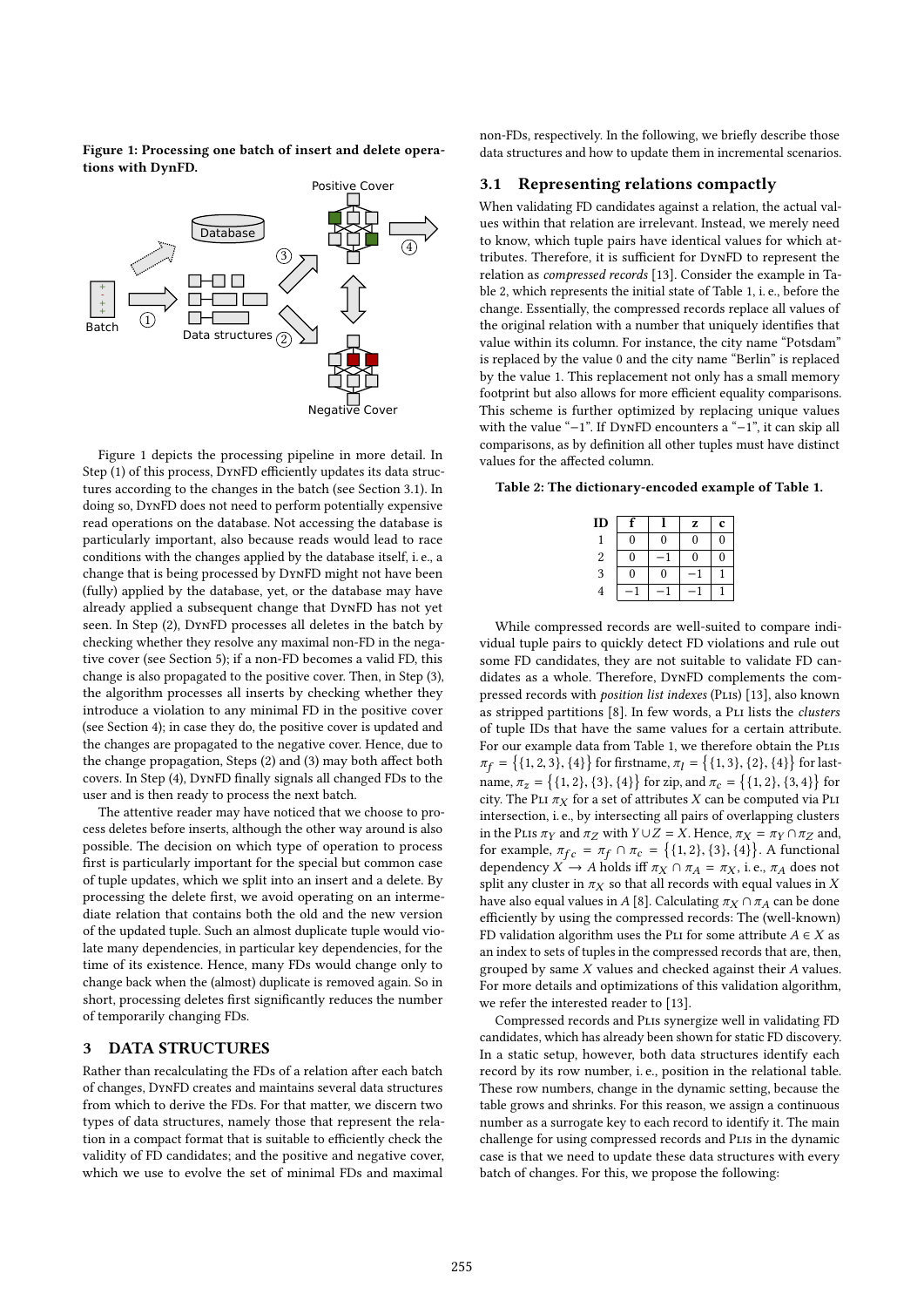Insert. A newly inserted record adds an entry to both data structures: We first add its identifier to all PLIs. For every attribute, we read the attribute's value from the new record and fetch the attribute's Pli from the list of Plis. We then need to find the cluster in the Pli that corresponds to the said value and add the record's identifier to it. To find that cluster, the algorithm needs to remember the value of each cluster. It does so by storing and maintaining an additional *inverted index* on top of the PLIs, i. e., the inverted index points each value to the Pli cluster in which it occurs. Following this mapping, it is easy to find the clusters were DynFD needs to add an identifier; if some value has no cluster in a Pli yet, it creates a new cluster. Given the cluster numbers of all attributes for the new record, updating the dictionary-encoded records is done by simply appending the array of these cluster numbers to the list of dictionary-encoded records.

Delete. To delete a record from the data structures, we follow a similar, quick look-up strategy: For every attribute, DynFD first retrieves the PLI cluster that corresponds to the attribute's value in the deleted record. Then, it removes the identifier of the deleted record from these clusters; if a cluster becomes empty, the algorithm deletes the cluster from the PLI entirely. After the Pli update, DynFD also removes the record's compressed representation from the list of dictionary-encoded records. To find the record, we use another additional index, the hash index, that points the identifiers to their dictionary-encoded records. Alternatively, one could also find the record via binary search on the list of dictionary-encoded records, but the hash index has an infinitesimally small memory footprint in comparison to the other data structures and offers better performance than binary search. Once the compressed record is determined, DynFD deletes it from the list and the hash index.

#### 3.2 Organizing functional dependencies

Let us now describe how DynFD organizes its discovered FDs and non-FDs. The FD search space is usually modeled as a powerset lattice, which is a graph representation of all possible attribute combinations. Due to the partial order of the power set, every two elements have a unique supremum and a unique infimum so that the graph can connect each node  $X \subseteq R$  to its direct subsets  $X \setminus A$  and direct supersets  $X \cup {B}$  (with  $A \in X, B \in R\setminus X$ ). Every node in the lattice represents one Lhs attribute combination for a set of FD candidates; each such FD candidate is defined by its Rhs attribute, which can bee seen as annotations at every node. In this way, all  $2^m \cdot m$  possible FDs are covered by the lattice.<br>During ED discovery we classify each annotation and hance the During FD discovery, we classify each annotation and, hence, the respective L $HS \rightarrow RHS$  candidate as either valid or invalid FD.

Figure 2 depicts the lattice of FD candidates for the initial state of our example relation from Table 1 (tuples 1 to 4). The five minimal FDs  $l \rightarrow f$ ,  $z \rightarrow f$ ,  $z \rightarrow c$ ,  $fc \rightarrow z$ , and  $lc \rightarrow z$  have been discovered with a static profiling algorithm and we can infer all non-minimal and invalid FDs from them. To show how valid and invalid FDs are located in this search space visualization, all annotations have been color coded: Green cells represent valid FDs whereas red cells represent invalid FDs or short non-FDs. Stronger colors denote minimality for FDs and maximality for non-FDs. Note that a non-FD is maximal if no specialization of it is also a non-FD. Trivial FDs are shown in grey, because they are not of interest. So for example, we find the valid, minimal FD  $fc \rightarrow z$  as the dark green annotation for RHs attribute Z in LHs node FC.

∅  $F \parallel L \parallel Z \parallel C$ FL || FZ || FC || LZ || LC || ZC FZ || FC || LZ || LC n Ti n Tin <u>ransa</u> **TILLE** an di T **The Second Second**  $FLZC$ FLZ | | FLC | | FZC | | LZC  $\blacksquare$  $\Box$ m no n a da ka Е FD non-minimal FD non-FD FLZC non-maximal non-FD  $\Box \Box \Box$ Ttrivial FD

The complete set of minimal FDs is called the positive cover, because all non-minimal FDs can be derived from it. The complete set of maximal non-FDs, in contrast, is called negative cover, because it defines all existing non-FDs.

DynFD stores both the negative and the positive cover as FD prefix trees, which are technically prefix trees with annotations: Each node in the tree represents a Lhs attribute, any path starting from the root node represents a LHS, and annotations on the nodes indicate valid Rhs attributes for the respective paths [6]. FD prefix trees are not only a compact data structure for storing FDs, they also offer efficient look-up functions for FD generalizations and specializations – functions that are called frequently by DynFD.

The positive cover, the PLIs, and the dictionary compressed records represent the initial input for DynFD. By running the static FD discovery algorithm HyFD first, we can simply obtain all three data structures directly from that algorithm; otherwise, if only the set of minimal FDs is given, it is trivial to construct them in a preprocessing step. What is not trivial is the calculation of the negative cover, i. e., all maximal non-FDs, from the given FDs. The process of calculating the positive from the negative cover is known as cover inversion [6] or dependency induction [13], but its inverse, the calculation of the negative from the positive cover, has not been studied before. With Algorithm 1, we hence present the first inversion algorithm for this step.

We start with an empty FD prefix tree nonFds (line 1). For every attribute  $A$  of a relation  $R$ , the algorithm then adds the most specific non-FD, which states that all other attributes do not functionally determine A (lines 2-4). Initialized in this way, the negative cover invalidates all possible FDs and basically states that there are no FDs in the data. This initialization is probably not true, but serves as a starting point for successive refinement. Hence, the algorithm then checks for every valid FD whether it covers some non-FD by looking up all specializations of that FD in the negative cover (lines 5-6). This look-up is implemented as a simple depth-first search in the FD prefix tree. If a non-FD has been found to be a specialization of a valid FD, it must in fact be valid. For this reason, Algorithm 1 removes it from the negative cover (line 8). Then, we need to check all direct generalizations of the removed non-FD for being maximal non-FDs. The inversion algorithm creates each of these generalizations by removing one Lhs attribute from the current non-FD's Lhs (lines 9-11). If such a created non-FD is maximal, i. e., if it has no specialization in the cover, it is added to the negative cover (lines 12-13); otherwise, if

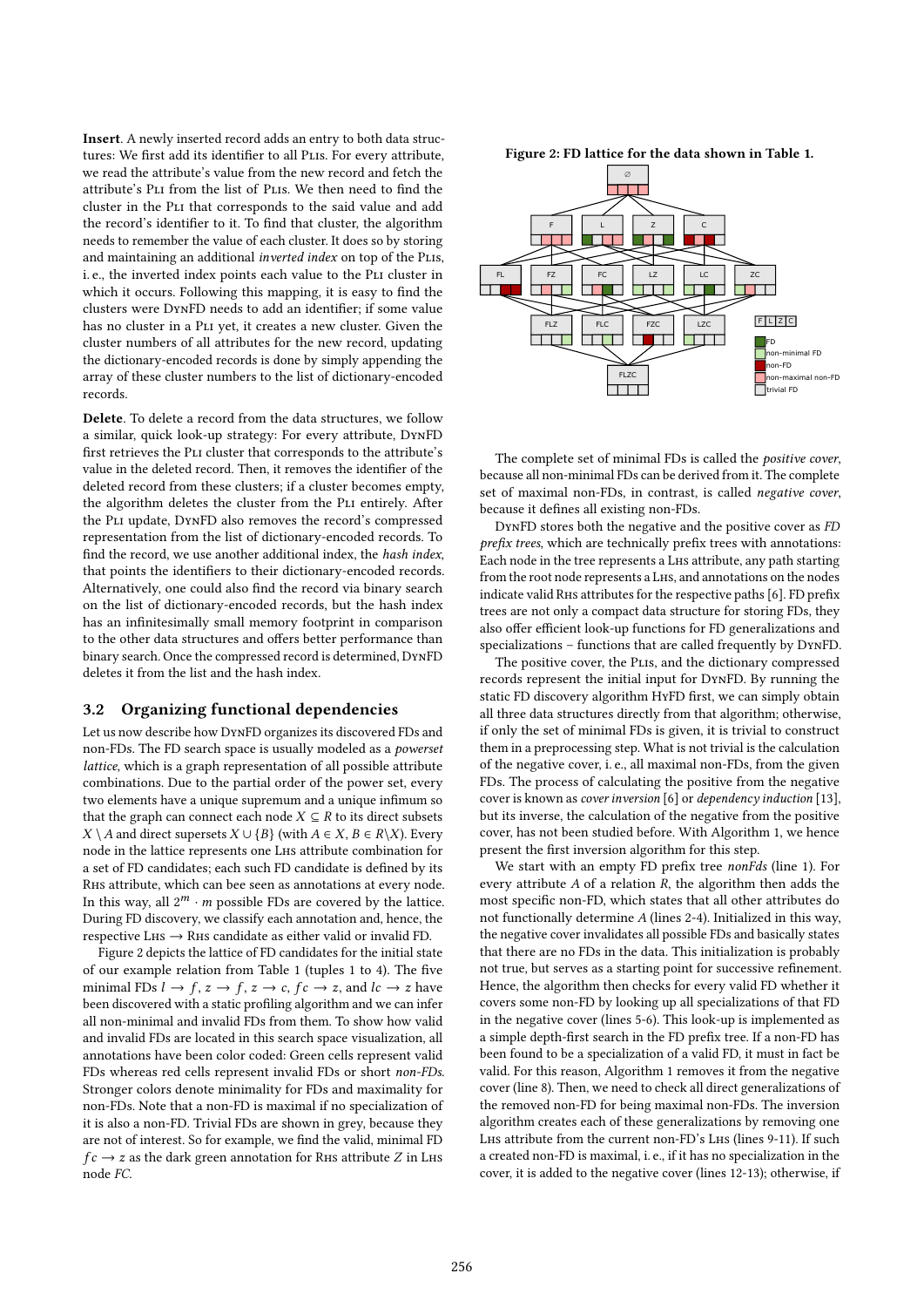| <b>Algorithm 1:</b> Cover inversion                                                      |  |  |  |  |  |  |
|------------------------------------------------------------------------------------------|--|--|--|--|--|--|
| <b>Data:</b> relation R, positive cover fds                                              |  |  |  |  |  |  |
| <b>Result:</b> negative cover <i>nonFds</i>                                              |  |  |  |  |  |  |
| 1 <i>nonFds</i> $\leftarrow \emptyset$ ;                                                 |  |  |  |  |  |  |
| for $A \in R$ do<br>$\mathbf{r}$                                                         |  |  |  |  |  |  |
| initialLhs $\leftarrow R \setminus \{A\};$<br>3                                          |  |  |  |  |  |  |
| $nonFds \leftarrow nonFds \cup \{initialLhs \rightarrow A\};$<br>$\overline{\mathbf{4}}$ |  |  |  |  |  |  |
| for $fd \in fds$ do<br>5                                                                 |  |  |  |  |  |  |
| violated $\leftarrow$ nonFds.getSpecializations(fd);<br>6                                |  |  |  |  |  |  |
| for nonFd $\in$ violated do<br>7                                                         |  |  |  |  |  |  |
| $nonFds \leftarrow nonFds \setminus \{nonFd\};$<br>8                                     |  |  |  |  |  |  |
| for $l \in \text{fd.getLhs}()$ do<br>9                                                   |  |  |  |  |  |  |
| $newLhs \leftarrow nonFd.getLhs() \setminus \{l\};$<br>10                                |  |  |  |  |  |  |
| $gen \leftarrow (newLhs \rightarrow nonFd.getRhs))$ ;<br>11                              |  |  |  |  |  |  |
| <b>if</b> $\neg$ <i>nonFds.containsSpecialization(gen)</i> <b>then</b><br>12             |  |  |  |  |  |  |
| $nonFds \leftarrow nonFds \cup \{gen\};$<br>13                                           |  |  |  |  |  |  |
| 14 <b>return</b> nonFds                                                                  |  |  |  |  |  |  |

it is not maximal, it is simply discarded. Repeating this for every valid, minimal FD creates the negative cover.

Applied to the example data shown in Table 1, we start with the assumption that  $flz \to c$ ,  $flc \to z$ ,  $fzc \to l$ , and  $lzc \to f$ are maximal non-FDs. Because the non-FD  $lzc \rightarrow f$  is a specialization of the minimal FD  $l \rightarrow f$ , it needs to be removed as a non-FD. We then generalize it to  $zc \rightarrow f$  as a new maximal non-FD candidate. This non-FD is a specialization of the minimal FD  $z \rightarrow f$  (that we check next) so we generalize it once more, to  $c \rightarrow f$ . After also applying the remaining three minimal FDs to the negative cover, the inversion algorithms yields the final maximal non-FDs  $fzc \rightarrow l$ ,  $fl \rightarrow z$ ,  $fl \rightarrow c$ ,  $c \rightarrow f$ , and  $c \rightarrow z$ .

# 4 HANDLING INSERTS

Having discussed DynFD's principal workflow along with its basic data structures, we now present a mechanism to maintain FDs in the light of insert operations (delete operations are discussed in the following section). Inserts can only render previously valid FDs invalid. Because the minimal FDs in the positive cover imply all valid FDs, they are the starting point for our validations. To process a batch of inserts, we validate all known minimal FDs and specialize them in case they became invalid. To ensure minimality for newly created specializations, we validate the minimal FDs from most general to most specific. In this way, we can check for each new specialization, if there is a valid generalization in the positive cover; the specialization would then not be minimal, because its generalization has already been determined to be true (minimality pruning). We discuss this main validation process, which is basically a lattice traversal type FD discovery approach, in Section 4.1.

To identify invalid FDs more quickly, we add an optimization to the validation process that, if the process becomes inefficient, progressively searches for FD violations. If a certain amount of FDs has been found invalid, the lattice traversal starts creating and checking many new candidates – most of which are usually invalid. For this situation, related work proposed dependency induction and sampling techniques that find most such violations faster than validating all candidates individually [13]. In Section 4.3, we propose an adapted version of these techniques for our dynamic setup.

| Algorithm 2: Lattice-based FD validation                                                                   |  |  |  |  |  |  |
|------------------------------------------------------------------------------------------------------------|--|--|--|--|--|--|
| <b>Data:</b> relational schema R, positive cover <i>fds</i> , negative                                     |  |  |  |  |  |  |
| cover nonFds                                                                                               |  |  |  |  |  |  |
| <b>Result:</b> updated <i>fds</i> , <i>nonFds</i>                                                          |  |  |  |  |  |  |
| 1 for level $\in 0 R $ do                                                                                  |  |  |  |  |  |  |
| invalid $Eds \leftarrow \emptyset$ :<br>$\overline{2}$                                                     |  |  |  |  |  |  |
| for $fd \in fds.getLevel(level)$ do<br>3                                                                   |  |  |  |  |  |  |
| <b>if</b> $\neg$ <i>isValid(fd)</i> then<br>4                                                              |  |  |  |  |  |  |
| $invalidFds \leftarrow invalidFds \cup \{fd\};$<br>5                                                       |  |  |  |  |  |  |
| for nonFd $\in$ invalidFds do<br>6                                                                         |  |  |  |  |  |  |
| $fds \leftarrow fds \setminus \{nonFd\};$<br>7                                                             |  |  |  |  |  |  |
| nonFds.removeGeneralizations(nonFd);<br>8                                                                  |  |  |  |  |  |  |
| $nonFds \leftarrow nonFds \cup \{nonFd\};$<br>9                                                            |  |  |  |  |  |  |
| $rhs \leftarrow nonFd.getRhs();$<br>10                                                                     |  |  |  |  |  |  |
| for $r \in R \setminus (nonFd.getLhs() \cup \{rhs\})$ do<br>11                                             |  |  |  |  |  |  |
| $newLhs \leftarrow nonFd.getLhs() \cup \{r\};$<br>12                                                       |  |  |  |  |  |  |
| $spec \leftarrow \langle newLhs \rightarrow rhs \rangle$ ;<br>13                                           |  |  |  |  |  |  |
| if $\neg$ <i>fds.containsGeneralization(spec)</i> then<br>14                                               |  |  |  |  |  |  |
| $\left  \quad f ds \leftarrow f ds \cup \{ spec \};\right.$<br>15                                          |  |  |  |  |  |  |
| <b>if</b> $ $ <i>invalidFds</i> $ $ / $ $ <i>fds.getLevel</i> ( <i>level</i> ) $ $ > 0.1 <b>then</b><br>16 |  |  |  |  |  |  |
| progressiveViolationSearch(fds, nonFds)<br>17                                                              |  |  |  |  |  |  |
| 18 <b>return</b> fds, nonFds                                                                               |  |  |  |  |  |  |

Note that whenever either of the two validation strategies, i. e., the lattice traversal or the dependency induction, discovers a non-FD, this non-FD must also be added to the negative cover. The process for updating the negative cover with a new non-FD covers two simple steps: First, remove all generalizations of the new non-FD from the cover (they are not maximal any more); then, add the new non-FD to the negative cover (without a check for specializations, because the non-FD used to be a valid FD before and is, therefore, inevitably maximal).

### 4.1 Incremental FD validation process

Algorithm 2 shows the lattice traversal-based FD validation algorithm that is executed for every batch in the dynamic setting. We start with the most general FDs in the positive cover and proceed to ever larger FDs (line 1). On each level of the lattice, the algorithm validates all minimal FDs and stores the invalid ones (lines 2-5). The validation function isValid() implements an optimized version of the Pli intersection technique that we touched on in Section 3.1; we discuss the optimization in Section 4.2. Iterating over all found non-FDs (line 6), the algorithm first removes each non-FD from the positive cover (line 7). As stated before, these non-FDs must also be maximal and are, therefore, added to the negative cover (lines 8-9). Afterwards, Algorithm 2 generates and adds all specializations of the current non-FD to the positive cover that are minimal w. r. t. the existing FDs (lines 10-15): To generate the specializations, we first add each attribute that is not already part of the Lhs or Rhs to the new Lhs (lines 11-13); each specialization is checked for generalizations in the positive cover before it is finally added to the cover (lines 14-15). On the next level, Algorithm 2 automatically validates these specializations. However, before moving to the next level, we check which fraction of validations in the current level has led to non-FDs (line 16). If this fraction is greater than 10% (see [13] for why this is a good threshold), then we consider the lattice traversal to be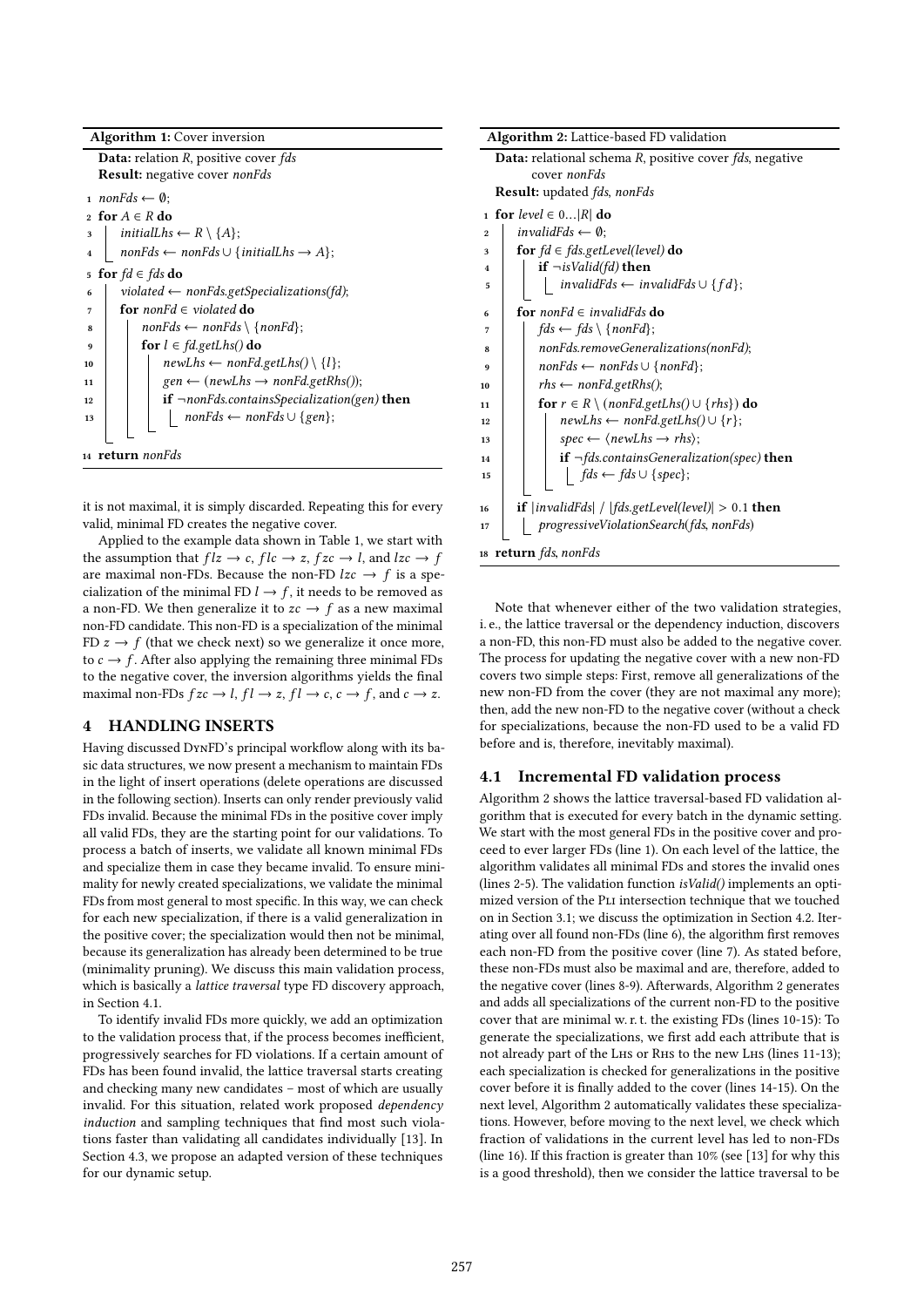



inefficient and start a progressive search for violations (line 17). When the search returns, it might yield updated versions of the positive and negative cover. Algorithm 2 then proceeds to the next lattice level until all minimal FDs have been checked.

Applying this to our example, we have the initial candidates  $z \to c$ ,  $z \to f$ ,  $l \to f$ ,  $lc \to z$ , and  $fc \to z$ . They are represented by the dark green cells in Figure 2. We start at the top of the lattice and work our way to the bottom. When validating the most general FDs, we find that  $l \rightarrow f$  is not valid anymore and, hence, a candidate for a maximal non-FD. The only new candidate is  $lc \rightarrow f$ , since  $lz \rightarrow f$  is not minimal. Validating the now most general candidates shows that  $fc \rightarrow z$  is also invalid. There are no new candidates to be added. It also follows that  $c \rightarrow z$  is no maximal non-FD anymore and needs to be removed from the negative cover. Because no candidates are left, we are done and found the minimal FDs holding after inserting the new records. The corresponding lattice is shown in Figure 3.

## 4.2 Cluster pruning

To validate the minimal FDs in the positive cover, we build on the PLI-based validation algorithm presented in [13]: This algorithm uses the single-column Plis and dictionary-encoded records to dynamically calculate the Pli intersection of all Lhs attributes; at the same time, the algorithm checks the resulting clusters against the Rhs attribute clusters. If a check fails, i. e., if it reveals an FD violation, the algorithm terminates the validation process early. Furthermore, it performs this check for all FD candidates with the same Lhs simultaneously.

Our DynFD algorithm enhances this validation strategy: Instead of validating the FD against the entire dataset, we validate it against only the newly added and a few related records. Recall from Definition 1.1 that an FD is invalidated by a pair of records with equal values in the Lhs attributes but different values in the Rhs attribute. Because for inserts we validate only previously valid FDs, all pairs of old records still satisfy the FD. Only pairs of records containing at least one new record might introduce violations. Thus, the validation step for inserts needs to check such pairs only.

We integrate this optimization into our validation algorithm as follows: Given a fixed ordering of attributes by their respective PLI sizes, the validation starts by iterating the clusters of the PLI of the first LHs attribute. For each cluster, the algorithm dynamically calculates the intersection with all other Lhs clusters to check the result against the Rhs clusters. At this point, which

is, before calculating the intersections, DynFD first checks if the current cluster of the first Lhs attribute contains an identifier of a new record. This check is very simple, because the identifier numbers are assigned monotonically increasing (see Section 3.1) and the identifiers in each cluster are sorted. Hence, DynFD simply checks whether the last entry in the cluster is less than the identifier of the first insert-record in the current batch: If so, the cluster can be ignored; otherwise, the cluster contains at least one new record and needs to be checked via dynamically intersecting the Lhs attributes and probing the result against the Rhs attribute clusters.

As a result, DynFD's validation function isValid() (Algorithm 2 line 4) checks only the delta of the current batch for changing an FD and not the entire dataset. This optimization significantly improves the efficiency of the validation step, as many unnecessary comparisons are saved.

#### 4.3 Violation search

If the lattice traversal becomes inefficient (Algorithm 2 line 16-17), DynFD switches to a strategy that we call violation search. This strategy is a best effort approach to find violations for formerly valid FDs via comparing records: Given two records  $r_i$  and  $r_j$ with their dictionary-encoded signature, we can easily compute the set of attributes  $X$ , in which  $r_i$  and  $r_j$  hold same values, and the set of attributes Y, in which  $r_i$  and  $r_j$  hold different values. It follows that  $X \rightarrow Y$  are all non-FDs.

Any newly inserted record can cause violations only with those partner records that have at least one value with the inserted record in common; records that do not share any value with the inserted record need not be considered. With DynFD's Plis, we can easily retrieve all those partner records by simply collecting all PLI clusters of the inserted record. Comparing the inserted record to all records in these clusters would, in fact, reveal all new violations, but the comparison costs are quadratic in the number of records, which is usually too expensive. For this reason, DynFD compares an inserted or changed record only to a small, promising subset of partner records.

Related work has shown that record pairs with possibly many overlapping values are promising candidates for finding new violations [13]. A sorting approach was demonstrated that moves pairs with high overlap closer together so that near neighborhoods become promising candidates. These neighborhoods are then progressively explored by moving ever larger windows over the sortings. If the violation search becomes inefficient, which is when less than 10% of the comparisons reveal new violations, the search ends. DynFD implements the exact same progressive search, but it compares only those record pairs that include at least one inserted (or updated) record.

For every discovered non-FD, DynFD needs to update both the positive and the negative cover. Algorithm 3 shows the necessary steps: It first updates the positive cover (lines 1-9) and then the negative cover (lines 10-13). To update the positive cover, the algorithm collects all invalidated FDs and removes them from the cover (lines 1-3). For each of these invalidated FDs, it also generates all direct specializations adding the minimal ones to the positive cover (lines 4-9). To update the negative cover, Algorithm 3 first checks if it contains a specialization (line 10); only if there is no specialization, the current non-FD is maximal and we add it to the negative cover (lines 11-12).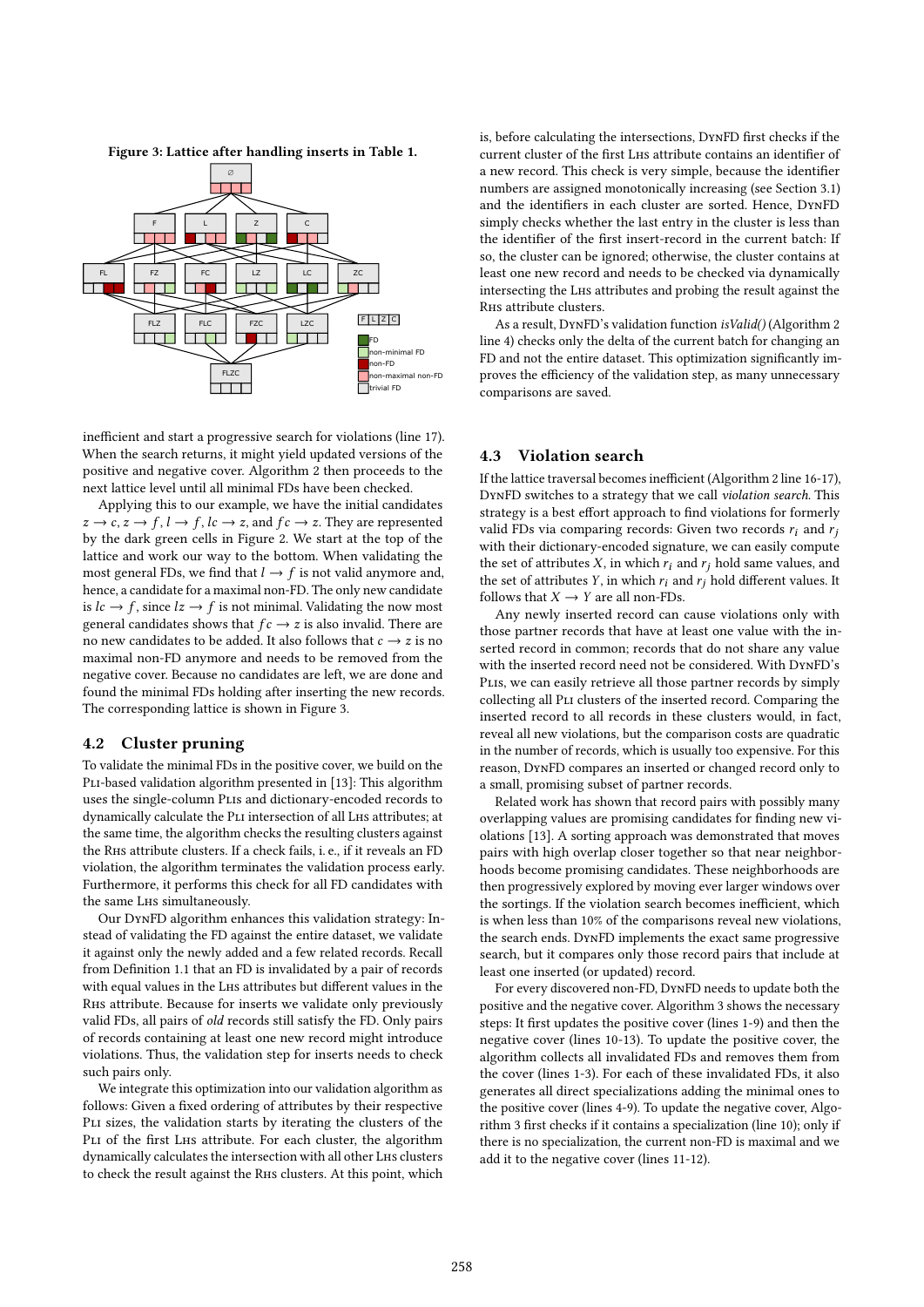| <b>Algorithm 3:</b> Dependency induction from a non-FD                      |  |  |  |  |  |  |
|-----------------------------------------------------------------------------|--|--|--|--|--|--|
| <b>Data:</b> relational schema R, nonFd, positive cover fds,                |  |  |  |  |  |  |
| negative cover <i>nonFds</i>                                                |  |  |  |  |  |  |
| <b>Result:</b> updated <i>fds</i> , <i>nonFds</i>                           |  |  |  |  |  |  |
| 1 invalid $\leftarrow$ fds.getGeneralizations(nonFd);                       |  |  |  |  |  |  |
| <b>for</b> $fd \in invalid$ do<br>$\overline{2}$                            |  |  |  |  |  |  |
| $fds \leftarrow fds \setminus \{fd\}$ :<br>3                                |  |  |  |  |  |  |
| $rhs \leftarrow fd.getRhs();$<br>$\overline{\mathbf{4}}$                    |  |  |  |  |  |  |
| for $r \in R \setminus (nonFd.getLhs() \cup \{rhs\})$ do<br>5               |  |  |  |  |  |  |
| $newLhs \leftarrow fd.getLhs() \cup \{r\};$<br>6                            |  |  |  |  |  |  |
| $spec \leftarrow (newLhs \rightarrow rhs);$<br>7                            |  |  |  |  |  |  |
| <b>if</b> $\neg$ <i>fds.containsGeneralization(spec)</i> <b>then</b><br>8   |  |  |  |  |  |  |
| $\qquad \qquad \text{fds} \leftarrow \text{fds} \cup \{\text{spec}\};$<br>9 |  |  |  |  |  |  |
|                                                                             |  |  |  |  |  |  |
| 10 if $\neg$ nonFds.containsSpecialization(nonFd) then                      |  |  |  |  |  |  |
| nonFds.removeGeneralizations(nonFd);<br>11                                  |  |  |  |  |  |  |
| $nonFds \leftarrow nonFds \cup \{nonFd\};$<br>12                            |  |  |  |  |  |  |
| 13 <b>return</b> fds, nonFds                                                |  |  |  |  |  |  |

## 5 HANDLING DELETES

To handle deletes, we propose a lattice traversal approach that validates the non-FDs in the negative cover level-wise starting with the most specific non-FDs and successively proceeding to more general ones. Because the maximal non-FDs imply all other non-FDs, the validation algorithm checks and, if necessary, generalizes only maximal non-FDs. Due to the level-wise iteration of the lattice, we can test any newly derived generalization for specializations in the negative cover to ensure that only maximal non-FDs are added back into the negative cover (maximality pruning). We describe this main validation process of the negative cover in more detail in Section 5.1 and its optimizations in Section 5.2 and Section 5.3.

### 5.1 Incremental non-FD validation process

Algorithm 4 shows the lattice traversal-based non-FD validation algorithm. This algorithm basically inverts the lattice traversal algorithm for inserts (see Algorithm 2): It operates on the negative cover instead of the positive cover (line 3), it traverses the cover from the most special non-FDs to the most general non-FDs instead of from most general to most special FDs (line 1), it transfers updates to the positive cover instead of to the negative cover (lines 8-9), and it generalizes de-facto-valid non-FDs instead specializing de-facto-invalid FDs (lines 10-14).

The validation function isValid() (line 4) is the same validation function that we already introduced for the validation of FDs in the insert scenario, but we now expect the outcomes to be mostly non-FDs. For non-FDs, DynFD adds an additional pruning technique to the validation that we explain in Section 5.2.

One major difference to the insert scenario, though, is that deleted records resolve violations and do not introduce them. For this reason, the progressive violation search, which compares promising record pairs in the quest for new non-FDs, makes no sense due to the lack of new non-FDs. Instead, we propose optimistic depth-first searches if the number of valid FDs exceeds 10% of all validated non-FDs in a current level (lines 15-16). We explain these optimistic depth-first searches in Section 5.3.

Applying the algorithm to our example, we start with the initial candidates for maximal non-FDs  $fzc \rightarrow l$ ,  $fl \rightarrow z$ ,  $fl \rightarrow c$ ,  $fc \rightarrow z, l \rightarrow f$ , and  $c \rightarrow f$ . They are the dark red cells in Figure 3

| <b>Algorithm 4:</b> Lattice-based non-FD validation                    |  |  |  |  |  |  |
|------------------------------------------------------------------------|--|--|--|--|--|--|
| <b>Data:</b> relational schema R, positive cover <i>fds</i> , negative |  |  |  |  |  |  |
| cover nonFds                                                           |  |  |  |  |  |  |
| <b>Result:</b> updated <i>fds</i> , nonFds                             |  |  |  |  |  |  |
| 1 for level $\in$ $ R 0$ do                                            |  |  |  |  |  |  |
| valid $Eds \leftarrow \emptyset$ :<br>$\overline{2}$                   |  |  |  |  |  |  |
| for $nonFd \in nonFds.getLevel(level)$ do<br>3                         |  |  |  |  |  |  |
| if needsValidation(nonFd) $\wedge$ isValid(nonFd) then<br>4            |  |  |  |  |  |  |
| validFds $\leftarrow$ validFds $\cup$ {nonFd};<br>5                    |  |  |  |  |  |  |
| for $fd \in validFds$ do<br>6                                          |  |  |  |  |  |  |
| $nonFds \leftarrow nonFds \setminus \{fd\};$<br>7                      |  |  |  |  |  |  |
| fds.removeSpecializations(fd);<br>8                                    |  |  |  |  |  |  |
| $fds \leftarrow fds \cup \{ fd\};$<br>9                                |  |  |  |  |  |  |
| for $r \in \text{fd.getLhs}(\mathcal{A})$ do<br>10                     |  |  |  |  |  |  |
| $newLhs \leftarrow fd.getLhs() \setminus \{r\};$<br>11                 |  |  |  |  |  |  |
| $gen \leftarrow (newLhs \rightarrow fd.getRhs))$ ;<br>12               |  |  |  |  |  |  |
| if $\neg$ nonFds.containsSpecialization(gen) then<br>13                |  |  |  |  |  |  |
| $nonFds \leftarrow nonFds \cup \{gen\};$<br>14                         |  |  |  |  |  |  |
| <b>if</b> $ validFds  /  nonFds.getLevel(level)  > 0.1$ then<br>15     |  |  |  |  |  |  |
| depthFirstSearch(validFds, fds, nonFds)<br>16                          |  |  |  |  |  |  |
| return fds, nonFds<br>17                                               |  |  |  |  |  |  |

and we traverse the lattice from bottom to top. Starting with the most specific candidate, nothing changes. In the next step, it turns out that both  $fl \rightarrow z$  and  $fl \rightarrow c$  become valid. Thus, they are both candidates for new minimal FDs. Furthermore, we need to add the generalizations  $f \to c$ ,  $l \to z$ , and  $l \to c$  to the negative cover.  $f \rightarrow z$  is not maximal and therefore not a new candidate. Validating the remaining five candidates shows that also  $f \rightarrow c$  is valid and thus a candidate for a new minimal FD.  $fl \rightarrow c$  is not a minimal FD anymore. There are no new candidates for maximal non-FDs and we end up with six minimal FDs. The corresponding lattice is shown in Figure 4.

## 5.2 Validation pruning

Most FD candidates that we validate in the delete scenario are non-FDs and the purpose of validation is to confirm that there is still at least one violation to each candidate. Although the validation algorithm terminates as soon as it finds the first violation to a candidate, in many cases it still checks a lot of matching

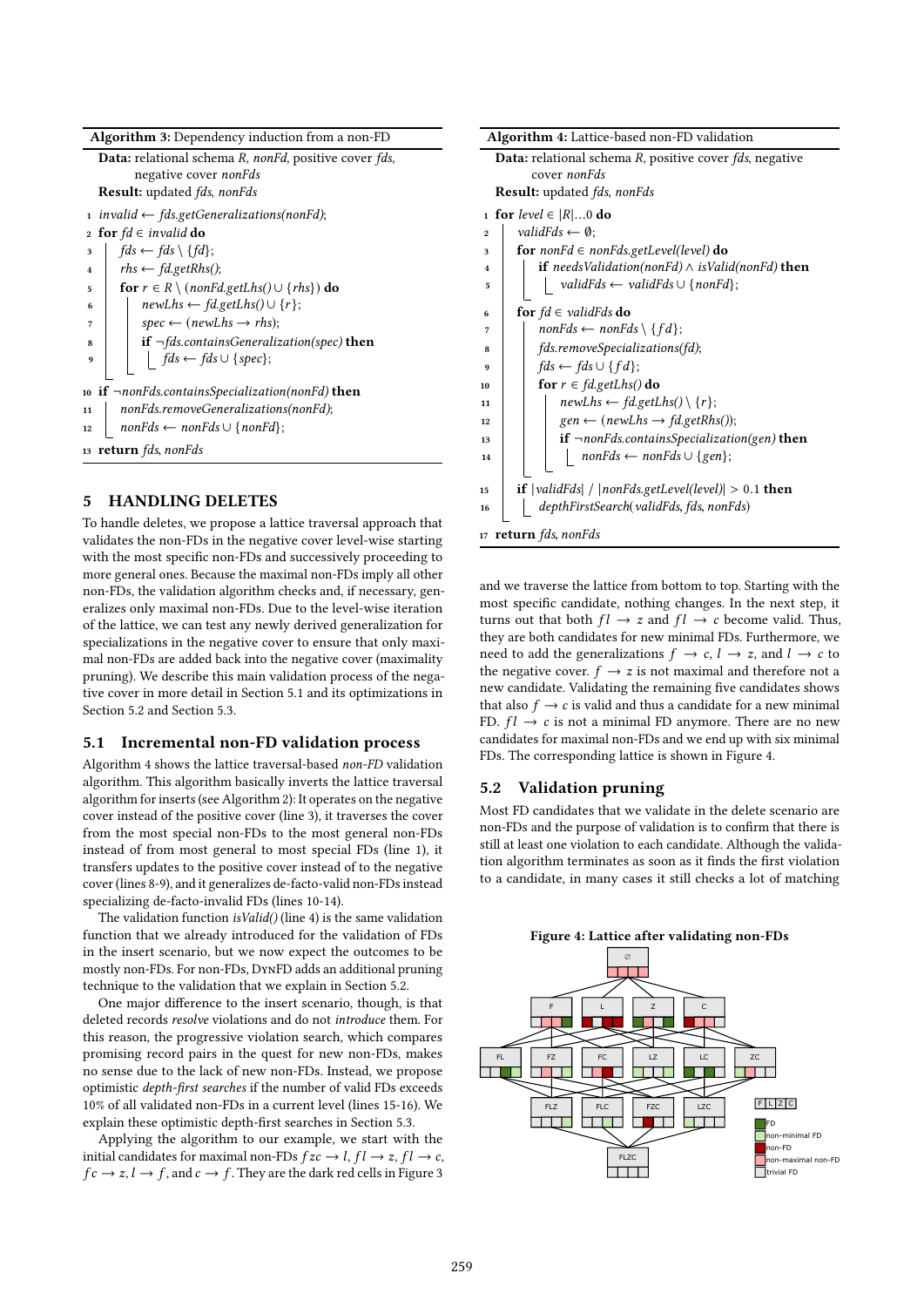| Data: fd, positive cover fds, negative cover nonFds<br><b>Result:</b> updated <i>fds</i> , <i>nonFds</i><br>1 for $r \in \mathit{fd.getLhs}()$ do<br>$newLhs \leftarrow fd.getLhs() \ (r);$<br>$\overline{2}$<br>$newFd \leftarrow (newLhs \rightarrow rhs);$<br>3<br>if $fds$ .containsGeneralization(newFD) $\vee$<br>$\overline{\mathbf{4}}$ |  |  |  |  |  |
|-------------------------------------------------------------------------------------------------------------------------------------------------------------------------------------------------------------------------------------------------------------------------------------------------------------------------------------------------|--|--|--|--|--|
|                                                                                                                                                                                                                                                                                                                                                 |  |  |  |  |  |
|                                                                                                                                                                                                                                                                                                                                                 |  |  |  |  |  |
|                                                                                                                                                                                                                                                                                                                                                 |  |  |  |  |  |
|                                                                                                                                                                                                                                                                                                                                                 |  |  |  |  |  |
|                                                                                                                                                                                                                                                                                                                                                 |  |  |  |  |  |
|                                                                                                                                                                                                                                                                                                                                                 |  |  |  |  |  |
| isValid(newFd) <b>then</b>                                                                                                                                                                                                                                                                                                                      |  |  |  |  |  |
| depthFirst(newFd, fds, nonFds);<br>5                                                                                                                                                                                                                                                                                                            |  |  |  |  |  |
| deduceNonFds(fd, fds, nonFds);                                                                                                                                                                                                                                                                                                                  |  |  |  |  |  |
| 7 <b>return</b> fds, nonFds                                                                                                                                                                                                                                                                                                                     |  |  |  |  |  |
|                                                                                                                                                                                                                                                                                                                                                 |  |  |  |  |  |

value combinations, which is expensive. To avoid many of these checks, DynFD stores a violating record pair, which is a pair of two identifiers whose records contradict the FD, as a surrogate violation for every maximal non-FD in the negative cover. As long as these two records exist in the data, the algorithm does not need to check the corresponding non-FD.

So what DynFD does is the following: Whenever the algorithm creates a non-FD, it also attaches the record pair that made the FD invalid to the respective non-FD lattice node. When this lattice node needs to be validated (see Algorithm 4 line 4), the algorithm first calls the function needsValidation() to check whether one of its two attached records was deleted in the current batch. In case both records are still present, which is usually true, no validation is needed; otherwise, the algorithm has to run the validation to, depending on the result, either attach a new violating record pair or remove the non-FD.

In order to consistently attach violating record pairs to all non-FDs in the negative cover throughout the dynamic discovery process, we need to consider two procedures in DynFD that identify new non-FDs: the candidate validation (isValid() function) and the sampling (Section 4.3). Both procedures know a violating record pair whenever an FD candidate is invalidated so that they can simply attach this record pair to a new non-FD. Conversely, if records are deleted, they need to be consistently removed from the non-FDs. For this purpose, we index all non-FD annotations ( $recordID \rightarrow nonFD$ ) and, for every batch of deletes, remove from the negative cover all record identifiers (and their respective partner record identifiers) if a batch deletes them. The initial non-FD annotations in the negative cover are calculated on the fly with the first batch, because whenever a maximal non-FD lacks a violation annotation, Algorithm 4 validates it anyway.

## 5.3 Depth-first searches

If a prior non-FD becomes valid, we successively check all its generalizations. These checks can continue for many levels in the lattice and stretch out to an exponential number of candidates (exponential in the number of attributes); this makes the validation very expensive. The new non-FDs are, however, often covered by only a few maximal non-FDs. Hence, we propose optimistic depth-first searches that target maximal non-FDs of small Lhs-arity; these non-FDs prune many candidate non-FDs from the lattice.

If more than 10% of the non-FDs in one level of the negative cover became true FDs (Algorithm 4 line 15), we start the optimistic depth-first search. This subroutine takes the validFds, which are the former non-FDs that have been found valid, as input. For a sample of 10% of these seed FDs, DynFD aggressively

| Algorithm 6: Dependency induction from a FD                                 |  |  |  |  |  |  |
|-----------------------------------------------------------------------------|--|--|--|--|--|--|
| <b>Data:</b> fd, positive cover fds, negative cover nonFds                  |  |  |  |  |  |  |
| <b>Result:</b> updated <i>fds</i> , nonFds                                  |  |  |  |  |  |  |
| 1 valid $\leftarrow$ nonFds.getSpecializations(fd);                         |  |  |  |  |  |  |
| for nonFd $\in$ valid do<br>$\mathbf{r}$                                    |  |  |  |  |  |  |
| $nonFds \leftarrow nonFds \setminus \{nonFd\};$<br>3                        |  |  |  |  |  |  |
| $rhs \leftarrow nonFd.getRhs();$<br>$\overline{\bf{4}}$                     |  |  |  |  |  |  |
| for $r \in \text{fd.getLhs}()$ do<br>5                                      |  |  |  |  |  |  |
| $newLhs \leftarrow nonFd.getLhs() \ (r);$<br>6                              |  |  |  |  |  |  |
| $gen \leftarrow (newLhs \rightarrow rhs);$<br>7                             |  |  |  |  |  |  |
| <b>if</b> $\neg$ <i>nonFds.containsSpecialization(gen)</i> <b>then</b><br>8 |  |  |  |  |  |  |
| $nonFds \leftarrow nonFds \cup \{gen\};$<br>9                               |  |  |  |  |  |  |
|                                                                             |  |  |  |  |  |  |
| 10 if $\neg$ <i>fds.containsGeneralization(fd)</i> then                     |  |  |  |  |  |  |
| fds.removeSpecializations(fd);<br>11                                        |  |  |  |  |  |  |
| $fds \leftarrow fds \cup \{fd\};$<br>12                                     |  |  |  |  |  |  |
| 13 <b>return</b> <i>fds</i> , <i>nonFds</i>                                 |  |  |  |  |  |  |

searches their generalizations for new maximal non-FDs. We consider only a sample of the seed FDs, because the depth-first searches are an optimistic optimization attempt and should not change the search strategy entirely – most FDs still change only a bit making breath-first search in general more effective. The 10% efficiency threshold and the 10% seed sample are hard-coded parameters that have shown to be efficient settings for most datasets. The non-FDs discovered in the depth-first searches might be new overall maximal non-FDs and are, hence, used to update both the negative cover nonFds and the positive cover fds.

The algorithm that performs an optimistic depth-first search for one seed FD is depicted in Algorithm 5. It implements a recursive depth-first traversal of the positive cover starting with the seed FD fd. Given a valid FD, Algorithm 5 first generates all its direct generalizations by gradually removing each attribute from the Lhs (lines 1-3). For each generalization, the algorithm then checks if it has an own generalization in the positive cover. In that case, the generalization is true and it must not be validated; otherwise, Algorithm 5 validates the generalization (line 4). For every valid generalization, we continue the depth-first search (line 5). After handling all generalizations, the current FD is used to deduce new non-FDs in the negative cover (line 6). This step is done at last, because the deduction is expensive and, if some more general FDs have already been used for deduction in some recursion, there is less to be deduced for the current FD.

The function *deduceNonFds()* updates both negative and positive cover with a new, true FD. It is basically an exact inversion of the deduction Algorithm 3 for non-FDs as we now specialize the negative cover and generalize the positive cover accordingly. Technically, we switch negative and positive cover, and generalization and specialization, which yields Algorithm 6. This algorithm starts by retrieving all non-FD specializations of the known FD from the negative cover (line 1). All these FDs are valid now. Hence, it then removes each such FD from the negative cover (lines 2-3). To generalize the new valid FDs into possibly true non-FDs, the algorithm removes each attribute of the valid FD's Lhs once (lines 5-7). If such a generalization is maximal, it is added to the negative cover (lines 8-9). After updating the negative cover, Algorithm 6 also updates the positive cover with the known FD by adding the FD to the positive cover and removing all its specializations (lines 10-12).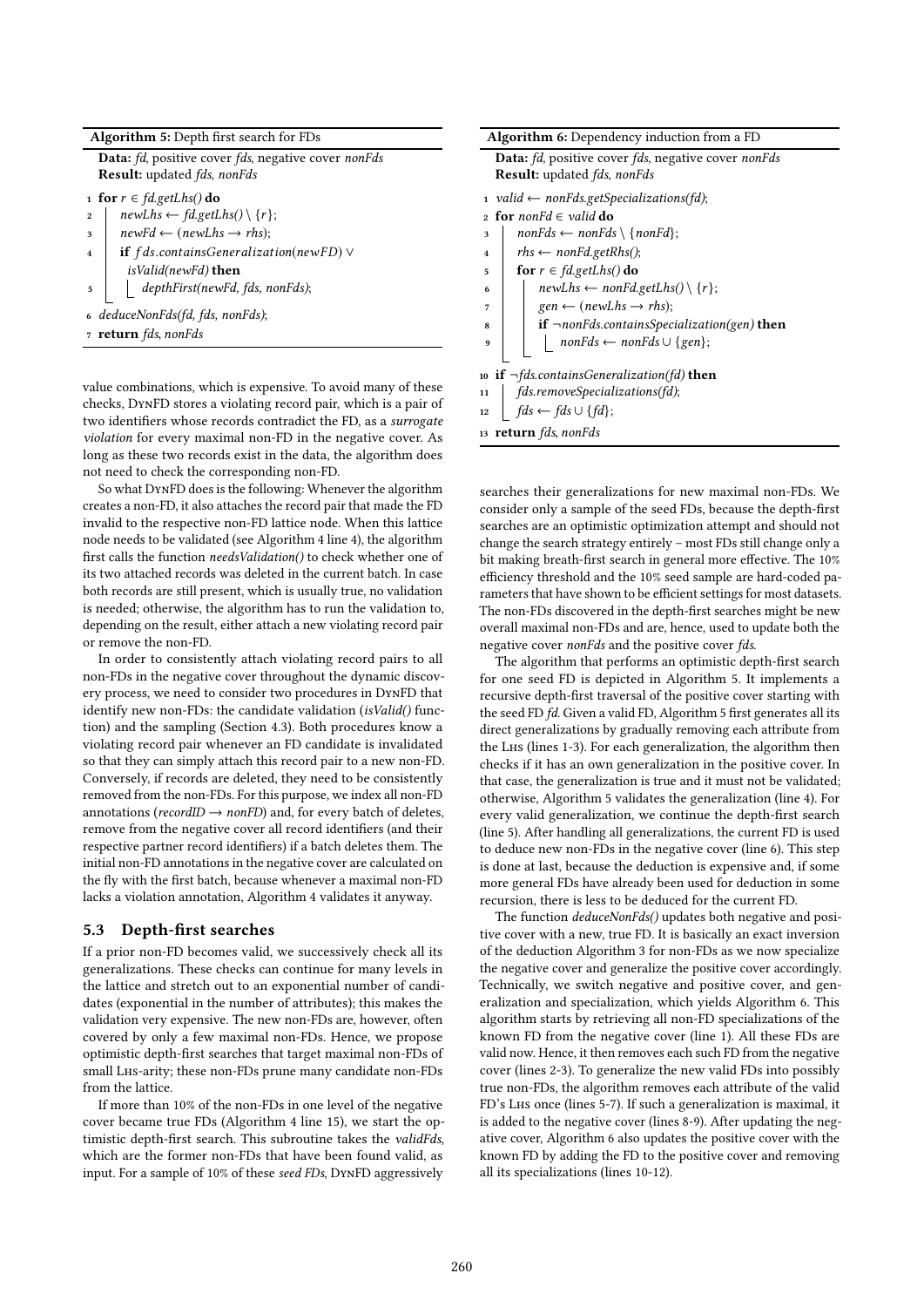# 6 EVALUATION

We now evaluate the performance of our FD maintenance algorithm DynFD on multiple real-world datasets. The evaluation covers a detailed analysis of our proposed pruning rules and techniques and compares DynFD to the repeated execution of HyFD, the state-of-the-art FD discovery algorithm for static setups.

To evaluate DynFD, we need some datasets with a change history and a special experimental setup. That is what we discuss first. We then evaluate DynFD's batch processing times and its throughput. Afterwards, we analyze the algorithm's performance w. r. t. different batch sizes and, then, compare the batch times to HyFD's batch times. As a final set of experiments, we evaluate our four main pruning strategies: cluster pruning, violation search, validation pruning, and depth-first searches.

## 6.1 Datasets and experimental setup

Datasets. For our experiments, we use six real-world datasets and their change history: The artist relation from the MusicBrainz database [9], the claims relation from the airport baggage claims dataset published by Homeland Security [15], and the Wikipedia infobox relations cpu, disease, actor, and single put together by Google [7]. The six datasets and their characteristics, i. e., number of columns, rows, changes, and FDs, are listed in Table 3. The insert, delete, and update percentage columns refer to the number of changes that we have for these datasets. For each dataset, we highlight the characteristics that make the dataset interesting: The selection contains wide (actor) and long (artist) relations, ones with insert (single), and update (cpu) heavy changes, and a dataset with particularly many changes (claims and disease). Hence, it fairly represents real-world data in general.

Changes. The six datasets are given as a series of dataset dumps in different versions. Because DynFD requires the individual change operations that transformed one version into its successor version, we extracted all inserts, deletes, and updates from the change history of each dataset. The first version in each history serves as the initial dataset and the sequence of changes broken down into fixed-sized batches constitutes the dynamic input for the FD maintenance task. In practice, the size of the batches depends on the change rate, the size of the data, and use case specific currentness requirements; in our experiments, we test different batch sizes and their impact on the FD maintenance performance.

Experiments. Given the initial dataset and the batched sequence of changes, all experiments process the entire sequence of batches as fast as possible. This gives us an upper bound for the throughput performance: If the actual change rate is higher, the maintenance would apply back-pressure and throttle the database. The research question is, though, what throughput we can achieve.

Hardware. All experiments have been executed on a Dell PowerEdge R620 with two Intel Xeon E5-2650 2.00 GHz CPUs and 128 GB RAM. This server runs on CentOS 6.4 and uses OpenJDK 64-Bit 1.8.0\_111 as Java environment.

## 6.2 Batch processing performance

In this first experiment, we evaluate the batch processing performance of DynFD on all datasets by fixing the batch size to 100 and measuring the processing time of each such batch. We run up to 100 batches of each change history, which corresponds to 10,000 changes per dataset; for cpu and actor, we process only



Figure 5: Runtime per batch (size 100) on single.

1,463 and 5,647 changes respectively, because this is their entire change history length. The results are shown in Table 4.

The measurements show that both the accumulated runtime and the throughput are affected by the width (#Column) and the length (#Rows) of the data: Although single has about three times more rows than *actor, actor's* three times more columns result in almost half the throughput performance; if the number of rows is, however, significantly larger as for the artist dataset, the throughput also drops significantly, i. e., to only 17 changes per second. Considering the complexity of FD discovery, which is also the complexity of processing each batch, this observation is no surprise. Note that the comparably low throughput for cpu is due to the fact that the dataset is very short (62 rows) so that every batch (100 changes) basically rewrites the entire dataset.

The average batch times together with the percentile times show that the batch times have many outliers, i. e., runtime spikes that differ greatly from the average runtime of a batch. For most batches, the set of minimal FDs does not change much and our maintenance strategies do a good job skipping through these batches; for some batches, however, the FDs do change, sometimes even significantly. Then, DynFD needs to evolve FDs and invest some additional effort, which we tried to minimize with our pruning strategies.

Figure 5 supports this observation by plotting the individual batch times for the single dataset: The majority of batches is processed very quickly while some batches take orders of magnitude longer. This plot looks similar for the other datasets, namely a default batch processing time with occasional runtime spikes.

#### 6.3 Batch size scalability

In the previous experiment, we fixed the batch size to 100 changes per batch. To see the impact of the batch size, we now scale it from 10 to 1,000 changes per batch. Figure 6 shows the average runtime of DynFD per batch w. r. t. the different batch sizes. The average in this experiment is calculated over the first 10,000 changes per dataset and both axes of the chart are in log-scale.

Most batch processing costs, such as the costs for updating the data structure and for checking whether the deletes resolved any violations, scale linearly with the size of the batch. The experimental results in Figure 6, however, show that 100 times more changes in a batch cause only about 10 times longer batch times on all datasets. This means that increasing the batch size also increases the throughput, as the processing costs per change decrease. This is because some batch activities, such as the expensive validation of the positive cover, constitute constant costs per batch regardless of its size (if no FD changes). The number of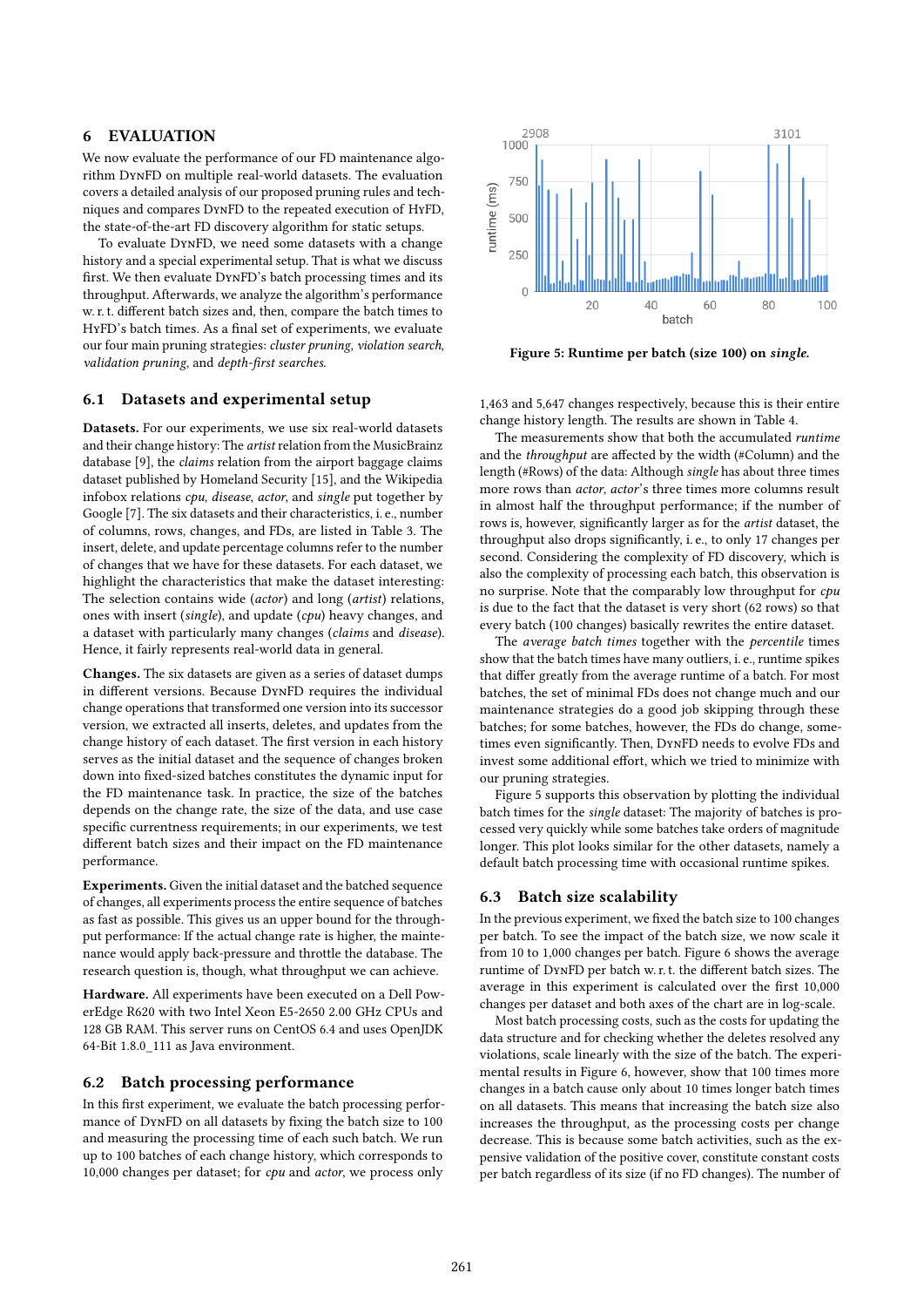| Dataset | #Columns | #Rows     | #Changes | #FDs      | #FDs    | %Inserts | %Deletes | %Updates |
|---------|----------|-----------|----------|-----------|---------|----------|----------|----------|
|         |          | (initial) |          | (initial) | (final) |          |          |          |
| cpu     | 15       | 62        | 1.463    | 209       | 327     | 4.3      | 0.2      | 95.5     |
| disease | 13       | 1.600     | 361,828  | 23        | 29      | 1.0      | 0.6      | 98.4     |
| actor   | 83       | 3.655     | 5.647    | 347       | 326     | 64.9     | 0.5      | 34.6     |
| single  | 26       | 12.451    | 12.614   | 193       | 248     | 96.1     | 0.0      | 3.9      |
| artist  | 18       | 1,122,887 | 25,470   | 226       | 278     | 61.8     | 3.7      | 34.5     |
| claims  | 8        | 1054      | 202.913  | 32        | 3       | 100.0    | 0.0      | 0.0      |

Table 3: Characteristics of the datasets used in our evaluation.

#### Table 4: Performance of DynFD on all datasets.

| Dataset | runtime | throughput    | avg batch time       | 99th percentile | 95th percentile | 90th percentile      |
|---------|---------|---------------|----------------------|-----------------|-----------------|----------------------|
|         | l sec l | [changes/sec] | $\lfloor ms \rfloor$ | ms              | ms              | $\lfloor ms \rfloor$ |
| cpu     | 1.1     | 1.318.0       | 74.0                 | 201.4           | 158.8           | 116.8                |
| disease | 1.5     | 6.844.6       | 14.6                 | 62.2            | 26.4            | 19.0                 |
| actor   | 25.9    | 218.0         | 454.5                | 1.375.9         | 1.132.2         | 931.0                |
| single  | 26.8    | 373.0         | 268.0                | 2.715.8         | 834.1           | 717.1                |
| artist  | 577.1   | 17.3          | 5.771.0              | 15.033.1        | 13.979.2        | 12.367.9             |
| claims  | 1.8     | 5.602.2       | 17.9                 | 89.6            | 56.2            | 44.1                 |



Figure 6: Average runtime for different batch sizes.

changing FDs per batch does also not increase linearly with the batch size: Intuitively, if we look at the data less often, we probably overlook some changes, e.g., if  $A \to B$  changes to  $A\bar C \to B$ and then to  $ACD \rightarrow B$ , we might *observe* only the change of  $A \rightarrow B$  to  $ACD \rightarrow B$ . Hence, we observe that the average batch processing time increases sub-linearly when increasing the batch size in DynFD. It is, furthermore, remarkable that the runtime increase is similar for all datasets although they differ greatly in size and change patterns.

## 6.4 Competitive evaluation

Our next experiment compares the batch processing performance of DynFD to repeated executions of the static profiling algorithm HyFD. For this comparison, it is especially interesting to see for which batch sizes our dynamic algorithm exhibits superior performance compared to a static profiling approach. For this purpose, we now scale it up from small to excessively large. We also now define the batch size relative to the initial dataset size, to make the measurements comparable across differently sized datasets: We start with a batch size containing as many changes as 1% of the initial dataset length, i. e., 1% of #Rows, and increase the batch size to 1000% of initial dataset size. Then, we plot the runtime of DynFD relative to the runtime of HyFD for each dataset, e. g., a speedup of 5 indicates that DynFD was 5 times faster than HyFD with a particular batch size ratio on a particular



Figure 7: Speedup of DynFD relative to the runtime of HyFD.

dataset; 1 is equally fast and speedups smaller than 1 are slower than HyFD.

The results depicted in Figure 7 show that DynFD is more than an order of magnitude faster than HyFD for small and medium batch sizes. This superiority decreases as we increase the batch size – until HyFD becomes faster for most datasets. DynFD's poor performance on artist is due to the fact that a batch size of 1% initial dataset size already covers 11,228 changes – about half of the entire change history. The first batch in each experiment is also more expensive than later batches, because this is when DynFD collects the initial violation annotations for the negative cover. Because 10% batch size ratio already covers the entire change history for artist, the performance does not change after that measurement. For  $cpu$ , we observe the opposite effect: The dataset is so tiny that simply re-profiling it with every batch is the best option anyway.

According to the measurements for disease, single, and actor, the inflection point at which static profiling (with HyFD) tends to overtake dynamic profiling (with DynFD) is at about 100% batch size ratio, i. e., when a batch basically re-writes the entire dataset.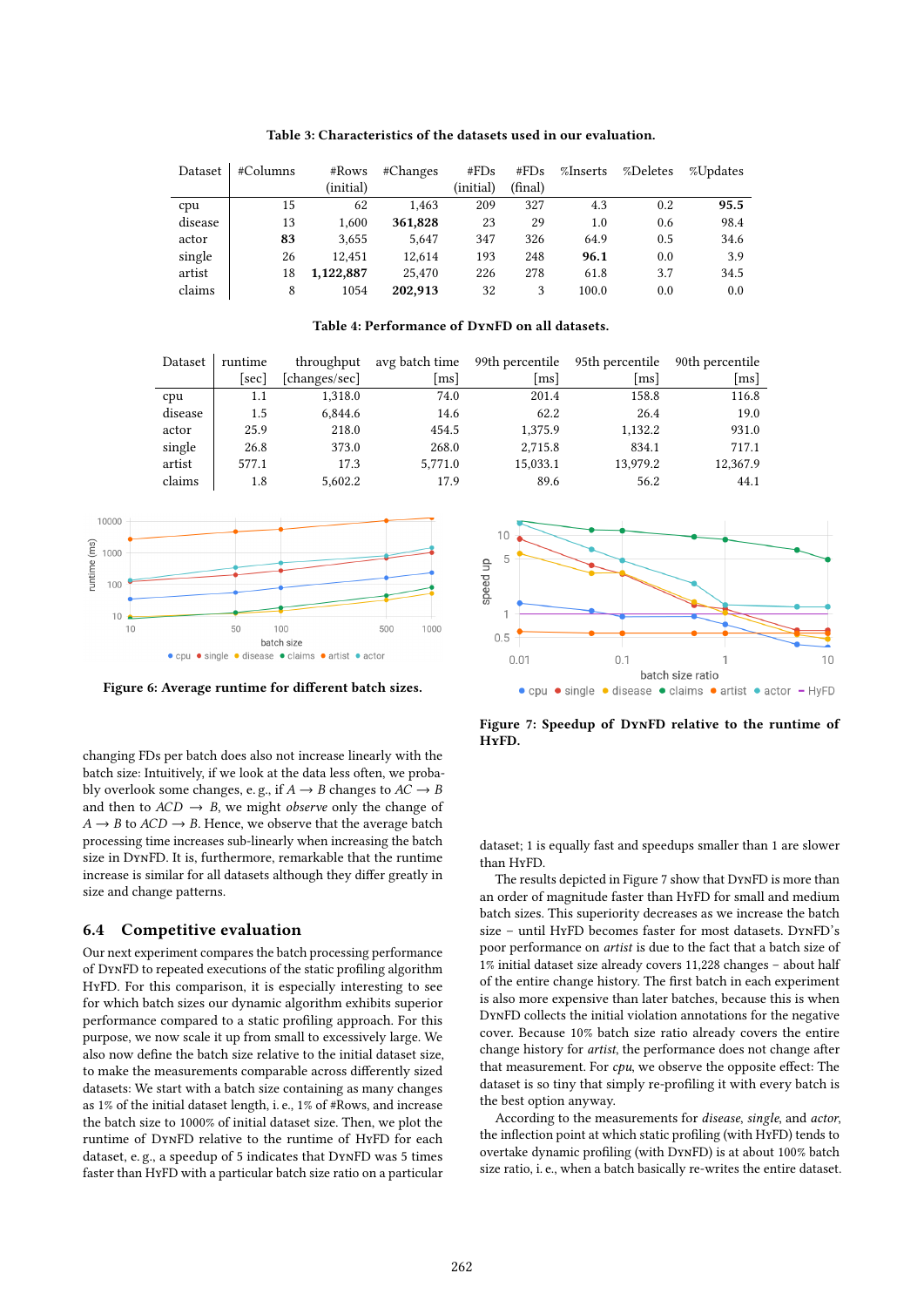|                         | cpu   | single  | disease | claims  | artist           | actor   |
|-------------------------|-------|---------|---------|---------|------------------|---------|
|                         | 674.4 | 16749.4 | 20015.4 | 26516.4 | 459258.0         |         |
| 4.3                     | 545.6 | 12790.6 | 20585.6 |         | 25732.2 443418.2 |         |
| 5.3                     | 460.6 | 15359.2 | 19859.0 |         | 26065.2 441666.6 | 10717.2 |
| 4.2                     | 641.8 | 14396.0 | 19963.8 | 24431.0 | 408986.0         |         |
| 5.2                     | 607.0 | 20076.0 | 14298.0 | 28156.0 | 498740.0         |         |
| $4.3 + 5.3$             | 427.8 | 13445.8 | 19107.2 |         | 24516.0 395145.6 | 10960.8 |
| $4.3 + 5.3 + 4.2$       | 448.8 | 11898.8 | 20074.4 | 24021.0 | 361354.6         | 8212.8  |
| $4.3 + 5.3 + 4.2 + 5.2$ | 387.0 | 11699.0 | 13957.0 |         | 25018.0 364466.0 | 8597.0  |

Figure 8: Runtime with different sets of pruning strategies and a fixed batch size of 1,000.

|                         | cpu     | single  | disease | claims           | artist  | actor   |
|-------------------------|---------|---------|---------|------------------|---------|---------|
|                         | 11107.6 | 15523.6 |         | 56107.0 218269.8 | 47712.6 |         |
| 4.3                     | 10618.4 | 12080.6 |         | 56588.6 218695.0 | 46280.0 |         |
| 5.3                     | 8779.5  | 14456.9 |         | 54894.2 216246.6 | 30812.2 | 17001.2 |
| 4.2                     | 10796.0 | 15371.0 |         | 53761.0 179788.0 | 45790.0 |         |
| 5.2                     | 9752.5  | 20060.0 |         | 48473.0 202904.0 | 52094.0 |         |
| $4.3 + 5.3$             | 8540.7  | 13460.7 | 53510.6 | 180654.4         | 28275.2 | 17370.8 |
| $4.3 + 5.3 + 4.2$       | 8369.8  | 10887.4 | 55088.4 | 181156.6         | 26608.3 | 13188.0 |
| $4.3 + 5.3 + 4.2 + 5.2$ | 6466.0  | 10315.0 | 45130.0 | 158946.0         | 27848.0 | 12404.0 |

Figure 9: Runtime with different sets of pruning strategies and a relative batch size of 10% initial dataset size.

## 6.5 In-depth performance analysis

DynFD proposes an FD maintenance algorithm with four major pruning strategies. The basic algorithm performs the incremental data structure updates and the level-wise valuations of the positive and negative cover; it basically enables the dynamic evolution of FDs. The four pruning strategies, which are cluster pruning (see Section 4.2), violation search (see Section 4.3), validation pruning (see Section 5.2), and depth-first searches (see Section 5.3), aim to reduce the maintenance effort as much as possible. Let us now evaluate how effective each individual strategy is and what the performance implications are.

In this final set of experiments, we execute DynFD with different sets of pruning strategies on all datasets. Because the violation search is so important for the algorithm, i. e., the performance drops significantly without any form of this strategy, we let the baseline algorithm run a naive sampling that compares changed records only to their direct neighbors w. r. t. some sorting. For each combination of strategies and dataset, we measure the processing time for all batches of fixed size 1,000 (Figure 8) and relative size 10% (Figure 9), respectively.

The measurements for both batch sizes show that the composition of all pruning strategies performs best in general. It is not the optimal composition of pruning strategies for all datasets, but the performance is reliably good throughout all our datasets. With a few exceptions, every strategy tends to improve the performance a bit. One exception is the violation search (4.3) on the disease dataset, because a naive version of this strategy is already in use by the baseline; and the optimized version, which is the version that runs progressively increasing windows, does not improve upon this naive strategy. The second exception is the validation pruning (5.2) that performs poorly on *claims*, *single*, and artist: On claims, the batches simply do not contain any deletes so that the strategy introduces the overhead of labeling non-FDs with violations without ever needing them. On single and artist, the annotations did not effectively prevent violations, because



Figure 10: Runtime on cpu with different sets of pruning strategies and different batch sizes.



Figure 11: Runtime on single with different sets of pruning strategies and different batch sizes.

many of the annotated violations did vanish, i. e., the violations in these datasets are simply not stable enough to prevent enough violations that could balance the overhead of maintaining the violations.

The measurements in Figure 10 and Figure 11 present the runtimes of the different strategy compositions for different batch sizes. The lines show that the composition of all pruning strategies also performs reliably well, i. e., best or close to best, regardless of the batch size.

## 7 RELATED WORK

DynFD is the first algorithm to maintain FDs under inserts, updates, and deletes in dynamic data. Nonetheless, we identify two categories of related work, namely (i) the discovery of FDs in static data and (ii) the maintenance of metadata in dynamic data in general.

## 7.1 Discovering FDs in static data

Research has brought up many FD discovery algorithms for static data, which can be classified into column-based, row-based, and hybrid algorithms [12]. In the following, we briefly describe one popular representative of each class.

One of the earliest FD discovery algorithms is the columnbased algorithm Tane that models the search space, i. e., the set of all candidate FDs, as a powerset lattice of attribute combinations [8]. It traverses this lattice in a level-wise bottom-up fashion until it arrives at the non-trivial, minimal FDs. Although, DynFD adopts the lattice-shaped search space, it traverses it both bottomup and top-down in response to data changes. For the candidate validation, Tane proposed stripped partitions (also: position list indexes, PLIs) that we also use in DYNFD.